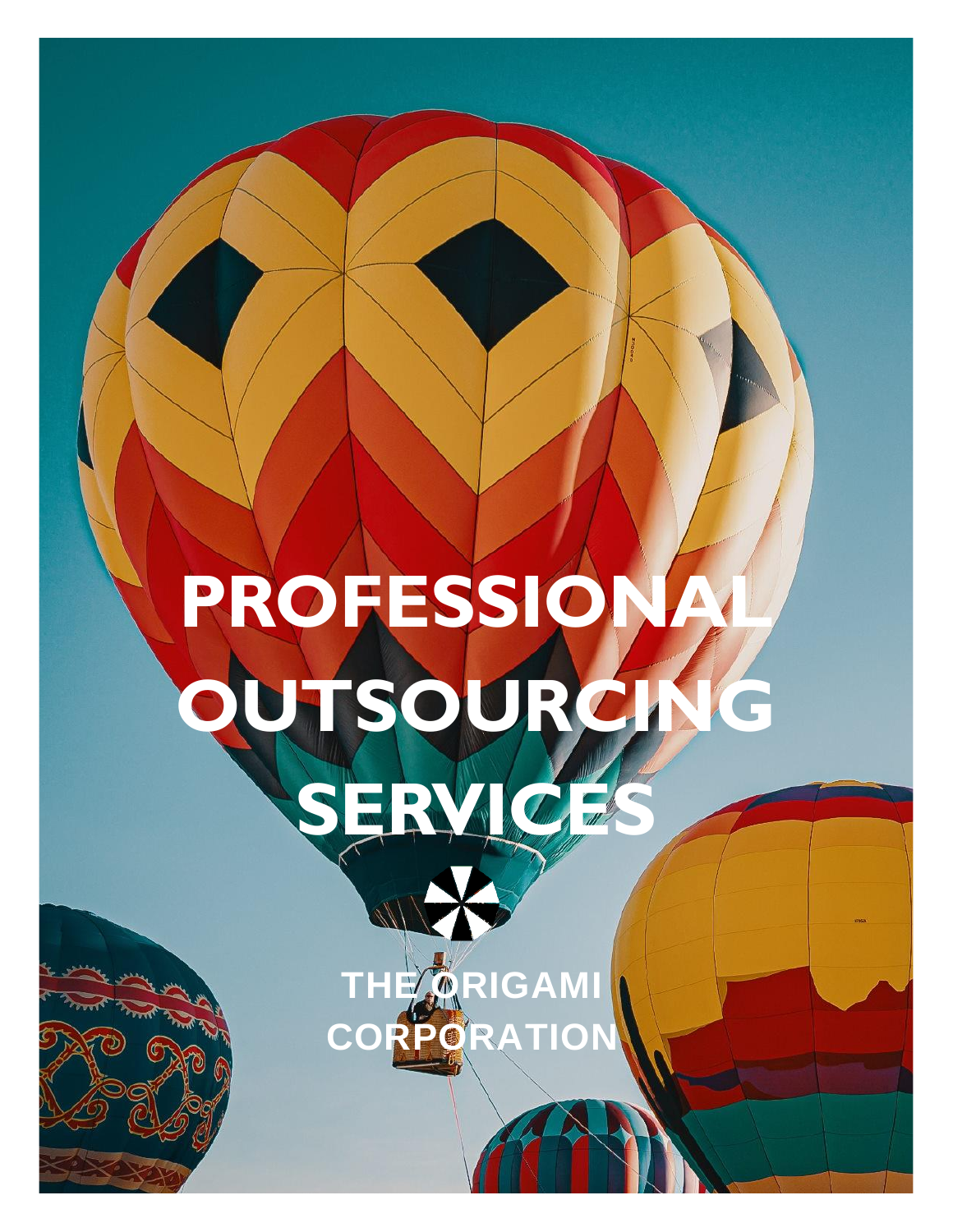

## **TABLE OF CONTENTS**

| 3. |                                     |
|----|-------------------------------------|
| 4. | Model: Project-based Work 9         |
| 5. | Model: Dedicated G.U.Y.  10         |
| 6. | Model: Hourly G.U.Y.  11            |
|    | 7. Model: FIRST RESPONSE G.U.Y.  12 |
|    | 8. Model: LONG TERM PARTNERSHIP 13  |
|    |                                     |
|    |                                     |
|    |                                     |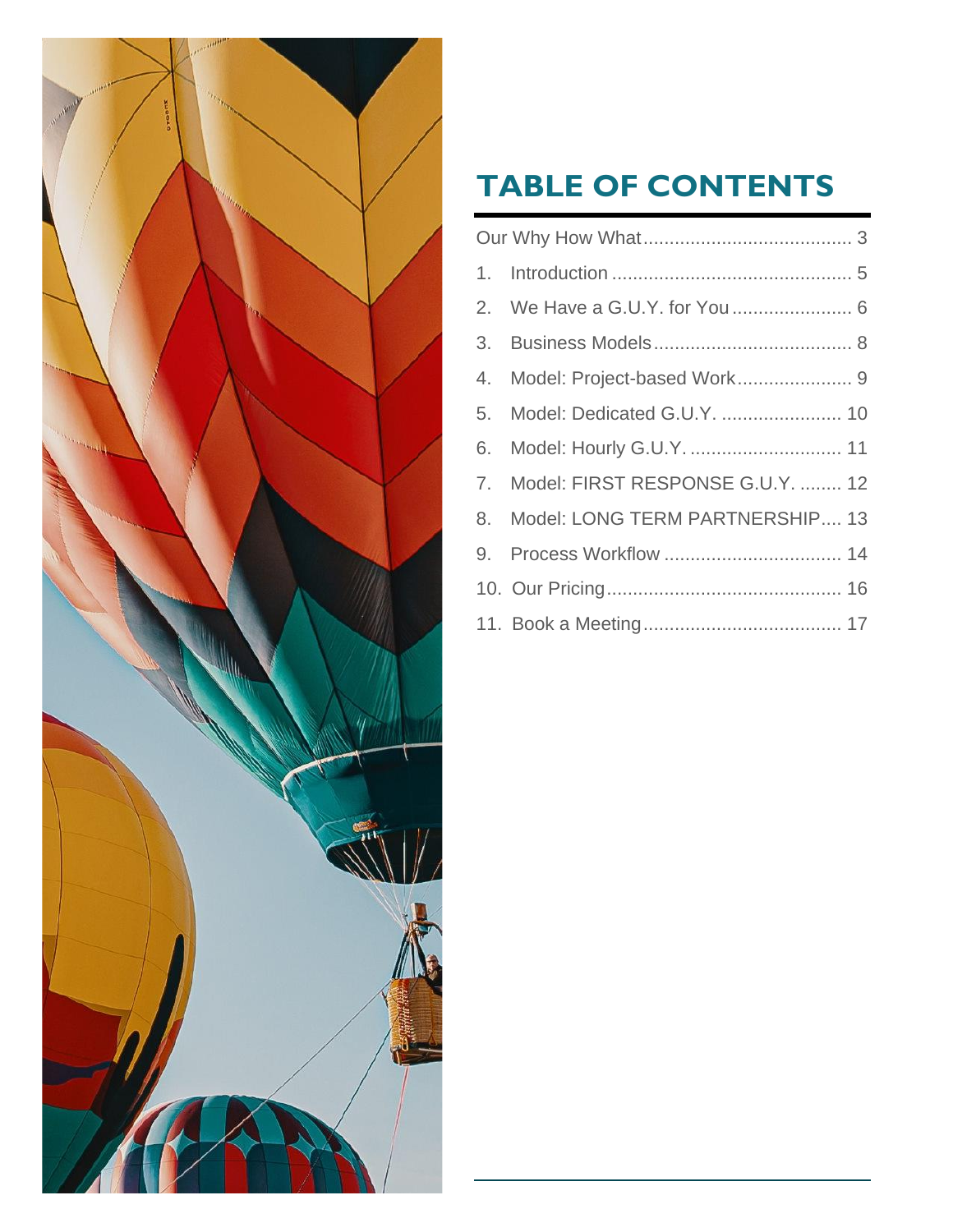*Professional Outsourcing Services Version: 4.8*

## <span id="page-2-0"></span>**OUR WHY HOW WHAT**



**The Origami Corporation** was originally started in 2015 in Plovdiv, Bulgaria within three main business categories – hosting, software development and cyber security. During the years, our team was constantly growing with highly motivated and curious professionals striving to learn and implement cutting edge technologies. To have all management staff coming from an extensive technical background and

starting a company in Bulgaria, which is one of the main driving countries of the IT sector of Eastern Europe gave us the beautiful opportunity to build our teams around our three main brands:

**RSO Hosting** – For all our virtual server, dedicated server, public and private cloud, colocation, gaming servers and other hosting related services.





**Black Fox Security** – For all of our security infrastructure, security hardening, auditing, compliance, monitoring, licensing, staff training, penetration testing and other security related services.

**Beaver Development** – For all of our web, mobile, DevOps, desktop, IoT, cloud, network, DevOps, and other software development services.

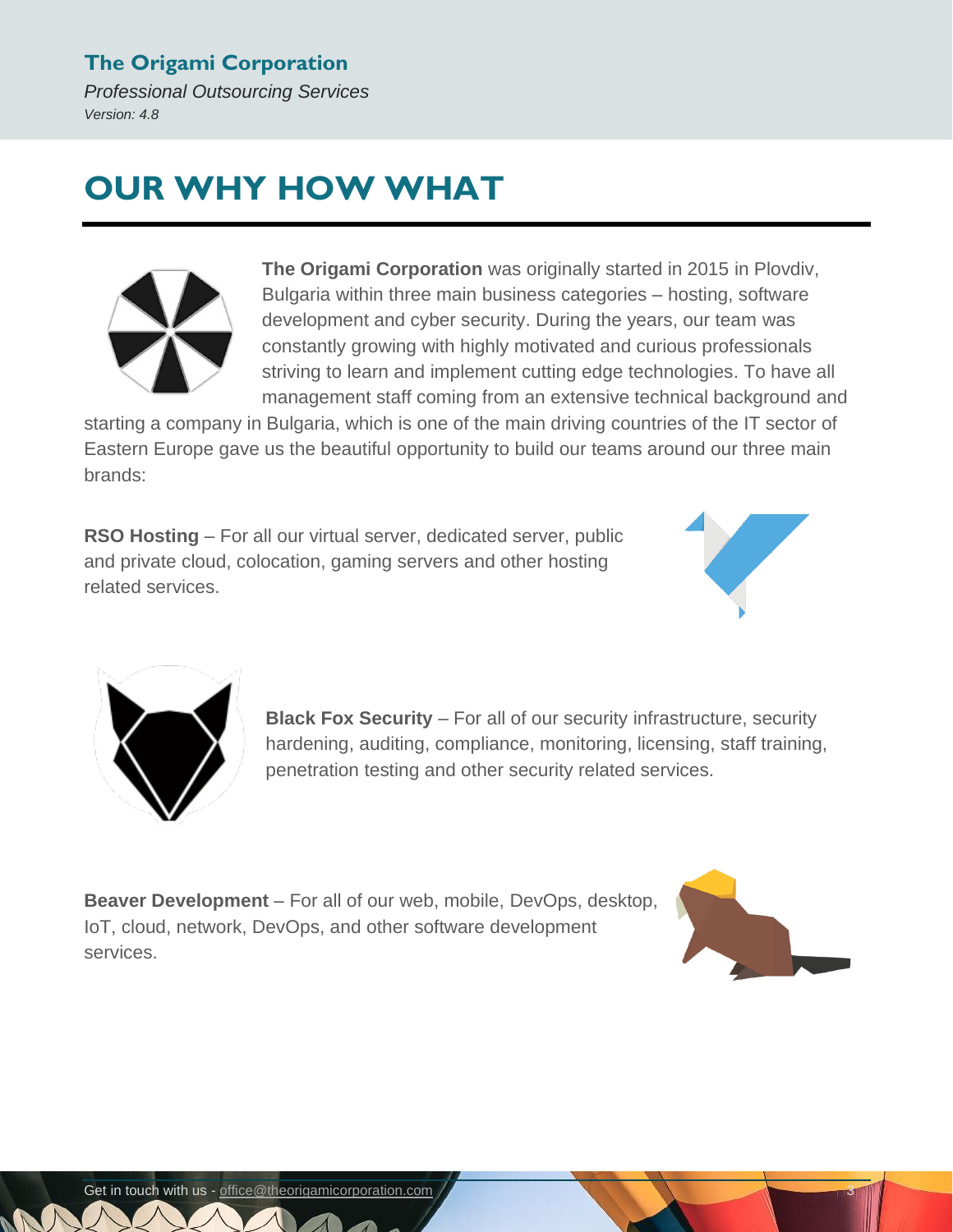*Professional Outsourcing Services Version: 4.8*

**Our WHY:** create a new standard in IT product and IT service delivery quality.

**Our HOW:** by building a team of hardworking technology loving professionals.

**Our WHAT:** software development domain, cyber security domain and hosting domain.

This document **WILL**:

- Provide extensive details about our outsourcing services.
- Provide information about our outsourcing business models.
- Provide information about the integration process of our outsourcing services.

#### This document **WILL NOT**:

- Provide extensive details about all the services we offer.
- Provide extensive details about all the products we offer.
- Provide information about our hosting or cyber security services.

Our main corporate values are:

- **Transparency in Work.**
- **Passion for Knowledge.**
- Love for Creation.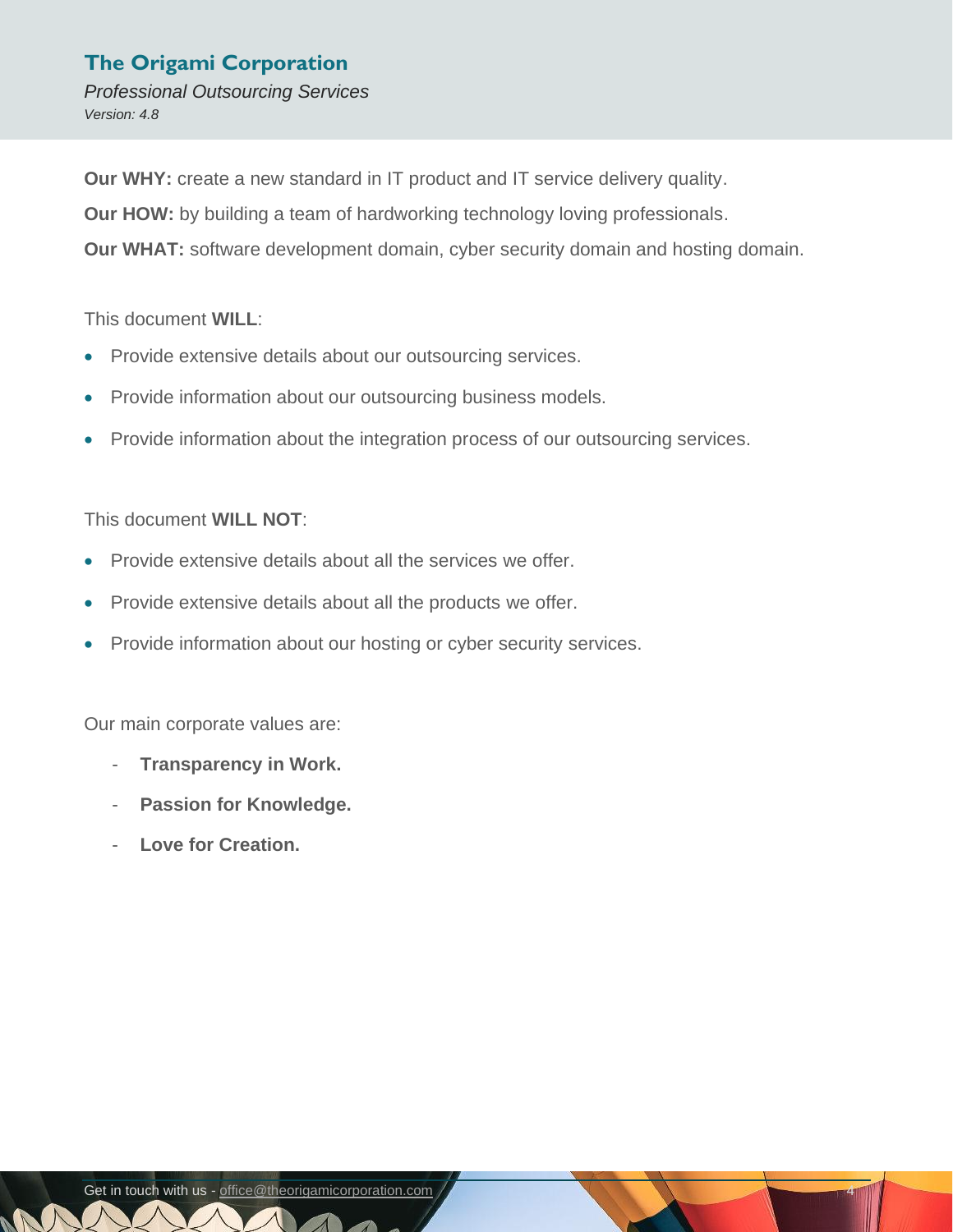*Professional Outsourcing Services Version: 4.8*

## <span id="page-4-0"></span>**1. INTRODUCTION**

We offer our professional services in few flexible business models that can adapt to both:

- **Outsourcing** is a business practice in which a company hires another company or an individual to perform tasks, handle operations or provide services that are either usually executed or had previously been done by the company's own employees.
- **Insourcing** assigns a project to a person or department within the company instead of hiring an outside person or company. It utilizes developed resources within the organization to perform tasks or to achieve a goal.

Here is a small graphic showing common problems and their solutions within organizations. We can offer a free consultation to generate such graphic personalized for your business that will help you take a data driven decision for your next in/outsourcing partner:

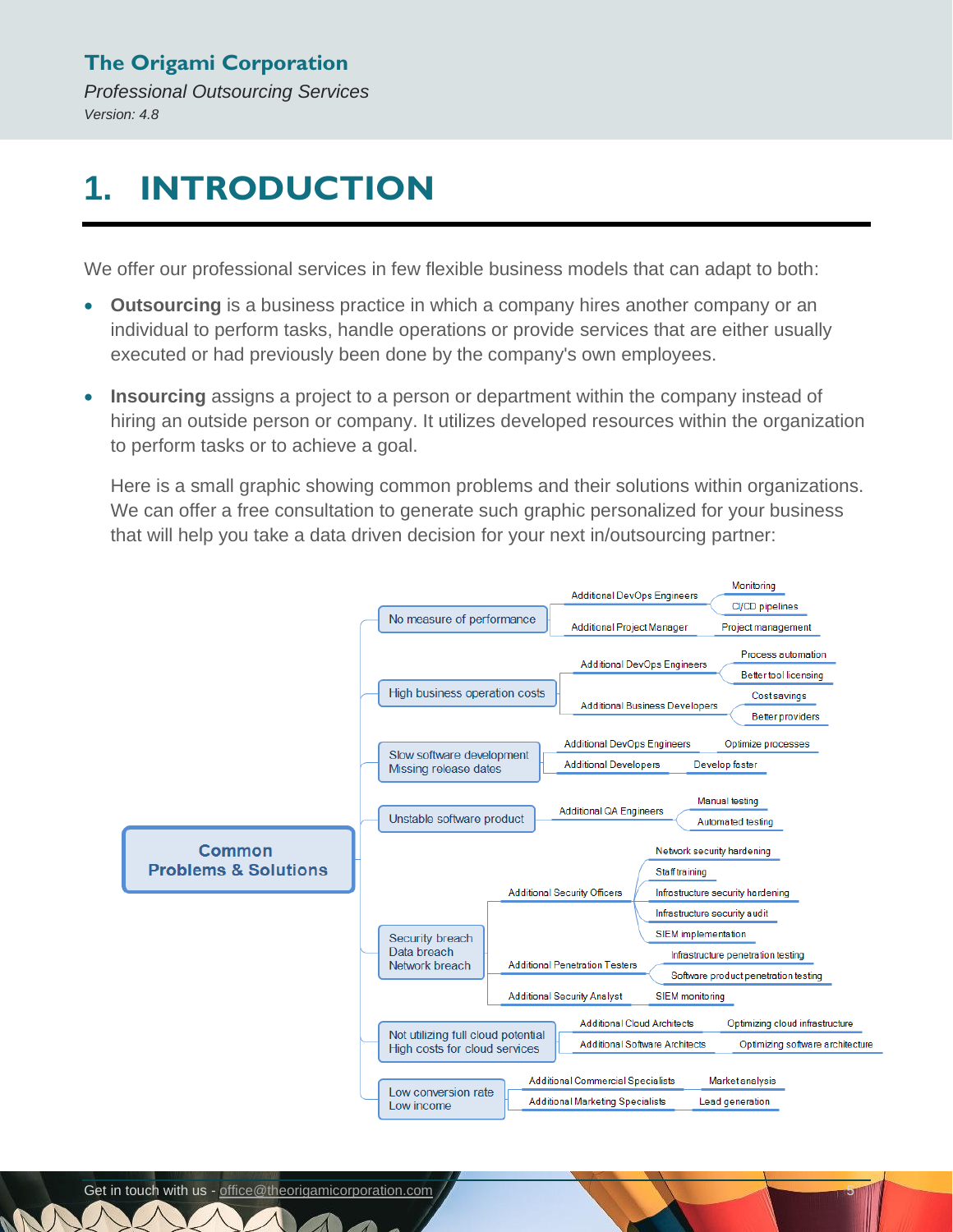*Professional Outsourcing Services Version: 4.8*

## <span id="page-5-0"></span>**2. WE HAVE A G.U.Y. FOR YOU**

**No need to "know a guy" when you can hire a G.U.Y. (Guru Utilized by You).** Many enterprises utilize outsourced positions, departments and even whole branches to reduce costs, liabilities, optimize performance and still deliver an amazing product or service.

• **G.U.Y.sourcing** is the practice of hirng one or more professionals in certain areas from The Origami Corporation to assist on achieving important project goals while reaching maximum performance or completely handing over the project to the G.U.Y.

Few facts to consider if you want to go with us:

- **Flexibility:** We have different pricing models so we can integrate better with you.
- **Training:** Our G.U.Y.s come with our know-how and no training is required from your side.
- **Onboarding:** Most of our business models need to have only one onboarding session.
- **Scalability:** Depending on the business model you select, we can scale horizontally.
- **Cutting Edge:** We are constantly improving and keeping up to date with newest tech.
- **Experience:** There is 99% chance that we have already worked with your tech stack.
- **Contractor:** We can also provide dedicated G.U.Y.s to work on your full-time projects alongside your own employees.
- **On-Demand**: Having our internal processes optimized, we can offer G.U.Y.s on a hourly rate, monthly subscription or a long-term commitment.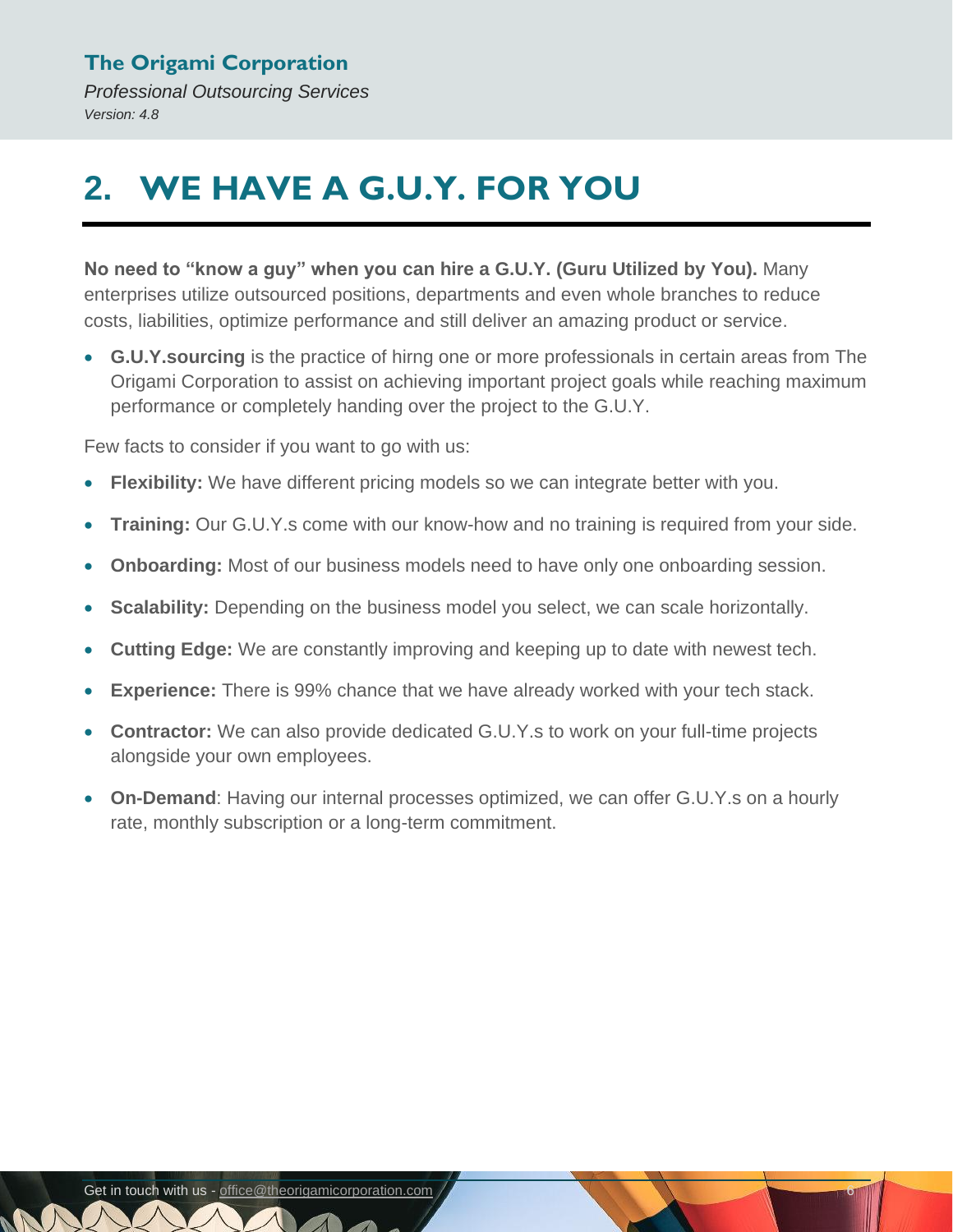*Professional Outsourcing Services Version: 4.8*

We do not like to accent on certain technology stacks, products and solutions. Instead we like to split them in more general categories which you can navigate easier.

Our professional G.U.Y. can help you achieve your vision and succeed with many different skillsets around a big variety of categories. Here is what most of our G.U.Y.s are focused on:

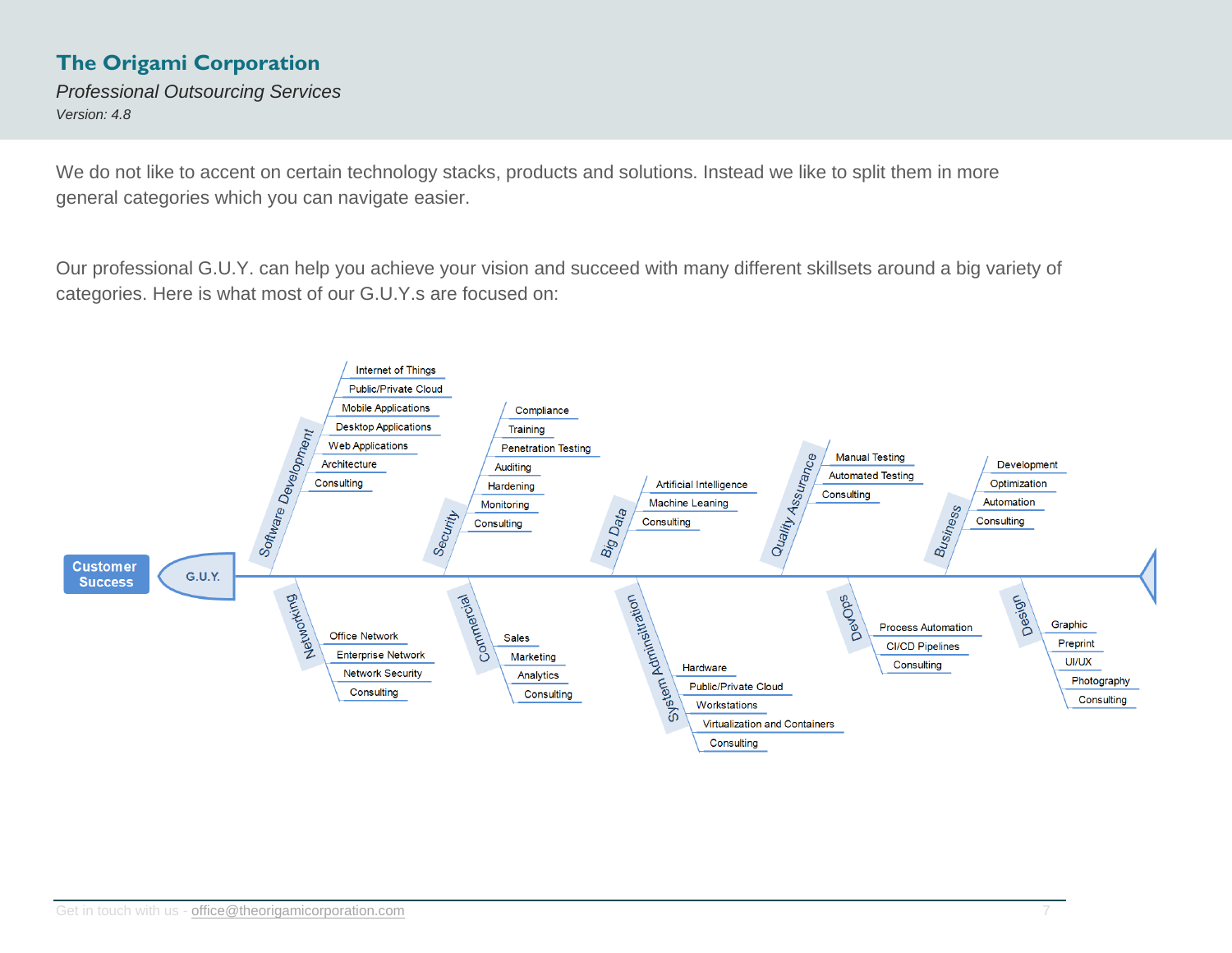*Professional Outsourcing Services Version: 4.8*

## <span id="page-7-0"></span>**3. BUSINESS MODELS**

We know that different organizations have different workflows, this is why we have designed five customizable business models to integrate seamlessly in your day-to-day operation.

- **Project-based Work:** Pretty straight-forward model you give us project requirements, we estimate time/cost, you approve and then we start to work on it.
- **Dedicated G.U.Y.:** We discuss your project, recommend a G.U.Y. with a certain skillset and we proceed with an offer and a contract for the time you will need him/them to work in your team.
- **Hourly G.U.Y.:** You tell us that you will need N hours from a G.U.Y. with a certain skillset. We make an offer and then proceed with a contract. There can actually be more than one professional working on the committed hours on your project.
- **First Response G.U.Y.:** We dedicate a G.U.Y. that will act as immediate line of defense on a monthly/annually subscription and whenever an incident happens with your website/software/security, he/they will be there to help mitigate the disaster.
- **Long Term Partnership:** This is our latest model which certain start-ups have already requested – it is the most inexpensive one of all, but we will request to become shareholders on your project/company and have control over the technical decisions. It is more like owning the technical part of your project so you can focus on business/sales. We are open for investing options if your projects are appealing.

Each model has its own pros and cons and each client can pick the one (or more) that best suits their business needs.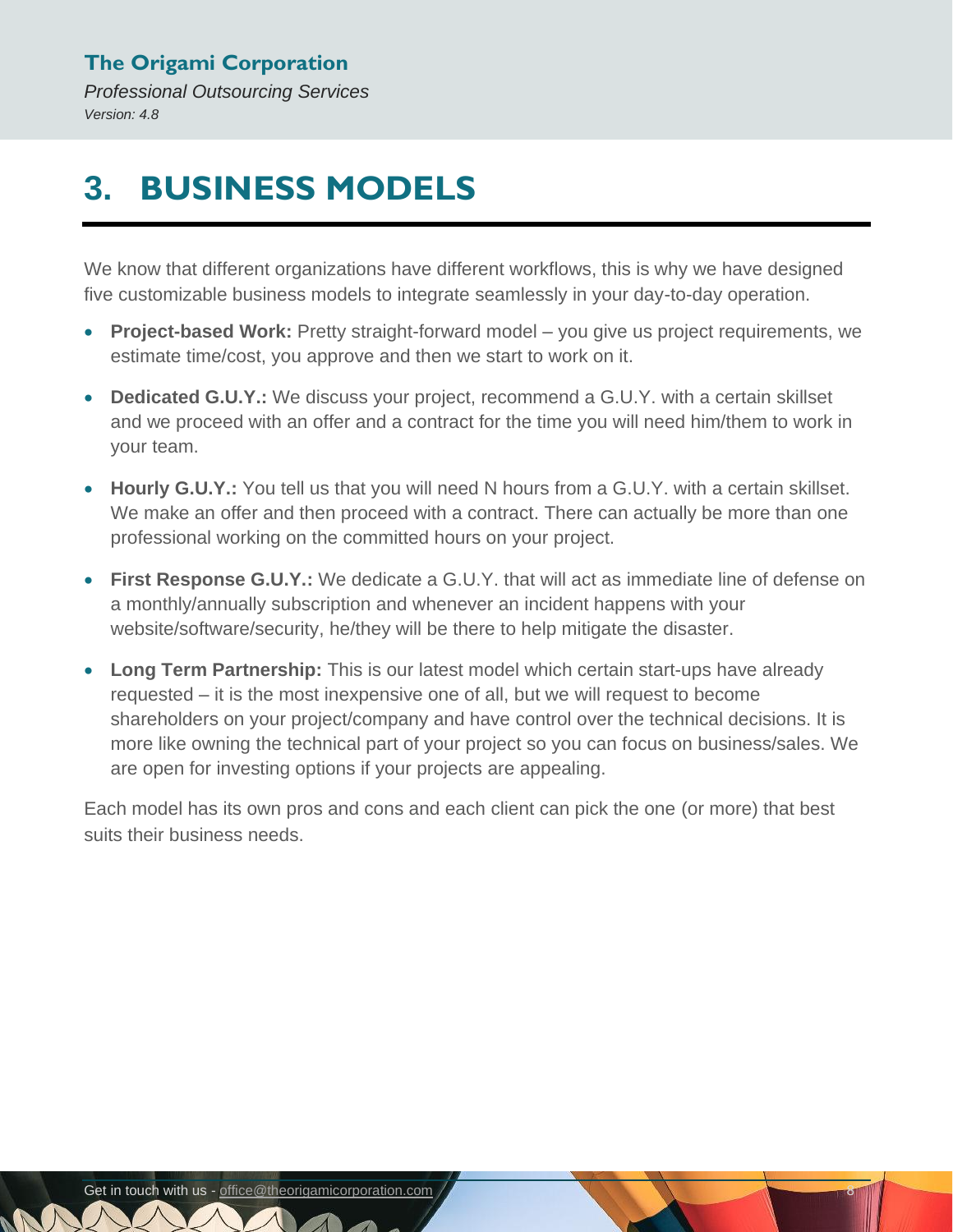*Professional Outsourcing Services Version: 4.8*

## <span id="page-8-0"></span>**4. MODEL: PROJECT-BASED WORK**

- **Use case:** You have a product idea and need a team of professionals to realize it. After you provide us details about the project, we will get back to you with an offer containing time and cost estimates. Furthermore, we will discuss payment milestones and performance indicators so we can include them in the contract.
- **Contract type:** We can offer a standard product development contract or customize it as per your requirements (include SLA, define KPIs etc.).
- **Payment type:** Usually we split all projects on milestones with initial payment and all future payments will be made after your approval on the current progress.
- **Workflow:** Depending on the project, we can use our own (Jira + Slack) or integrate with your system. Before work starts, we will define progress update dates and we can also provide read only access to our internal task management system so you can be sure what is going on at every moment.
- **Scope flexibility:** If during the work, requirements change, you need more resources or something else out of the initial scope changes – we are open to a discussion. Our main goal is to deliver a good solution.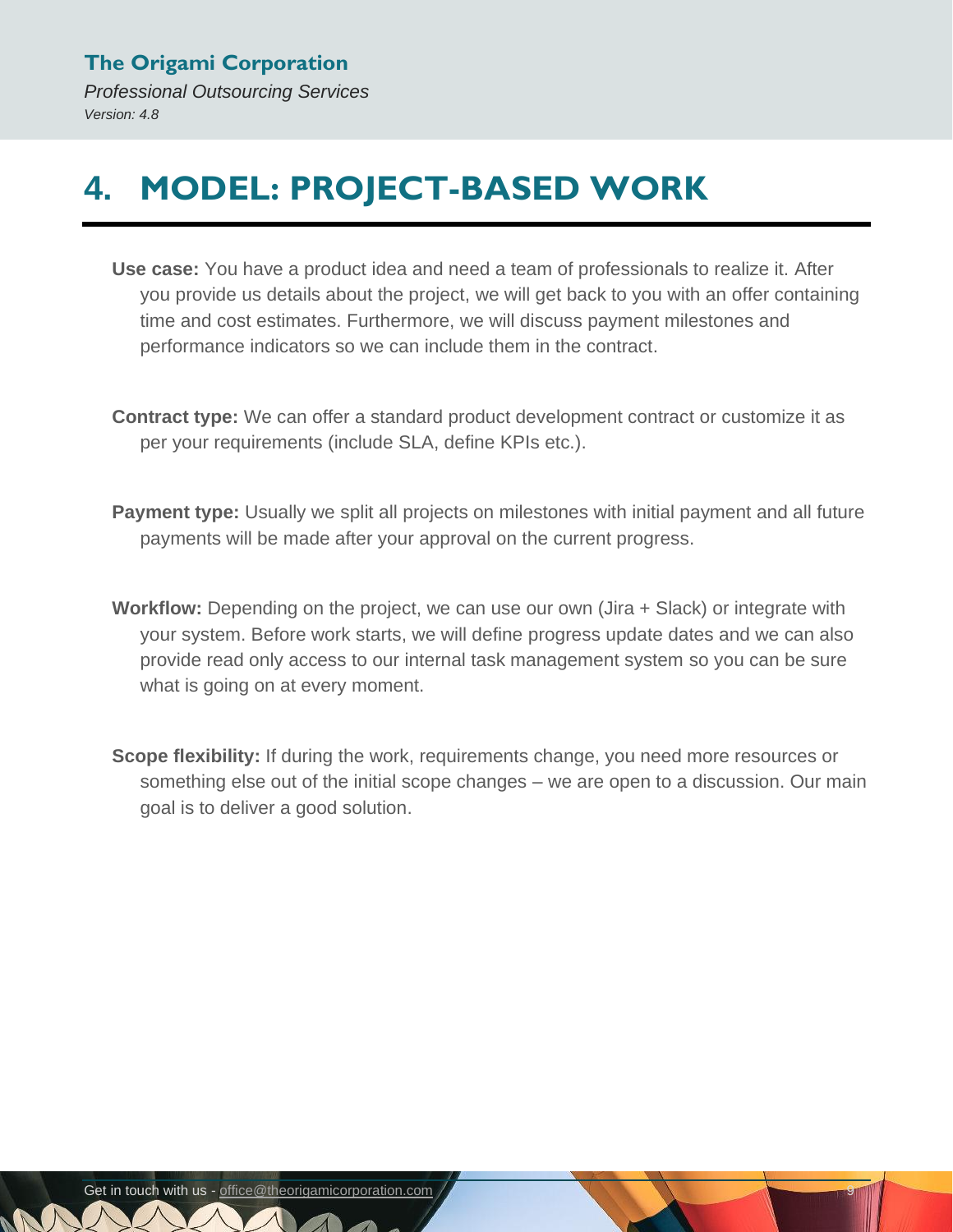*Professional Outsourcing Services Version: 4.8*

## <span id="page-9-0"></span>**5. MODEL: DEDICATED G.U.Y.**

**Use case:** You have a great team working on your product or service, but you find that they need more manpower so you can deliver your best. We will discuss your requirements and give you and offer for a G.U.Y. (or maybe a few) that have the expertise and will help you and work only on your project. This way they can focus more and perform better.

**Contract type:** We can offer a standard consultancy contract or customize it as per your requirements (include SLA, define KPIs etc.).

**Payment type:** Usually we offer monthly or 2-6-12-24-month contracts and payment steps.

**Workflow:** We can integrate with your task/time management system.

**Scope flexibility:** If during the work, requirements change, you need more resources or something else out of the initial scope changes – we are open to a discussion. Our main goal is to deliver a good solution.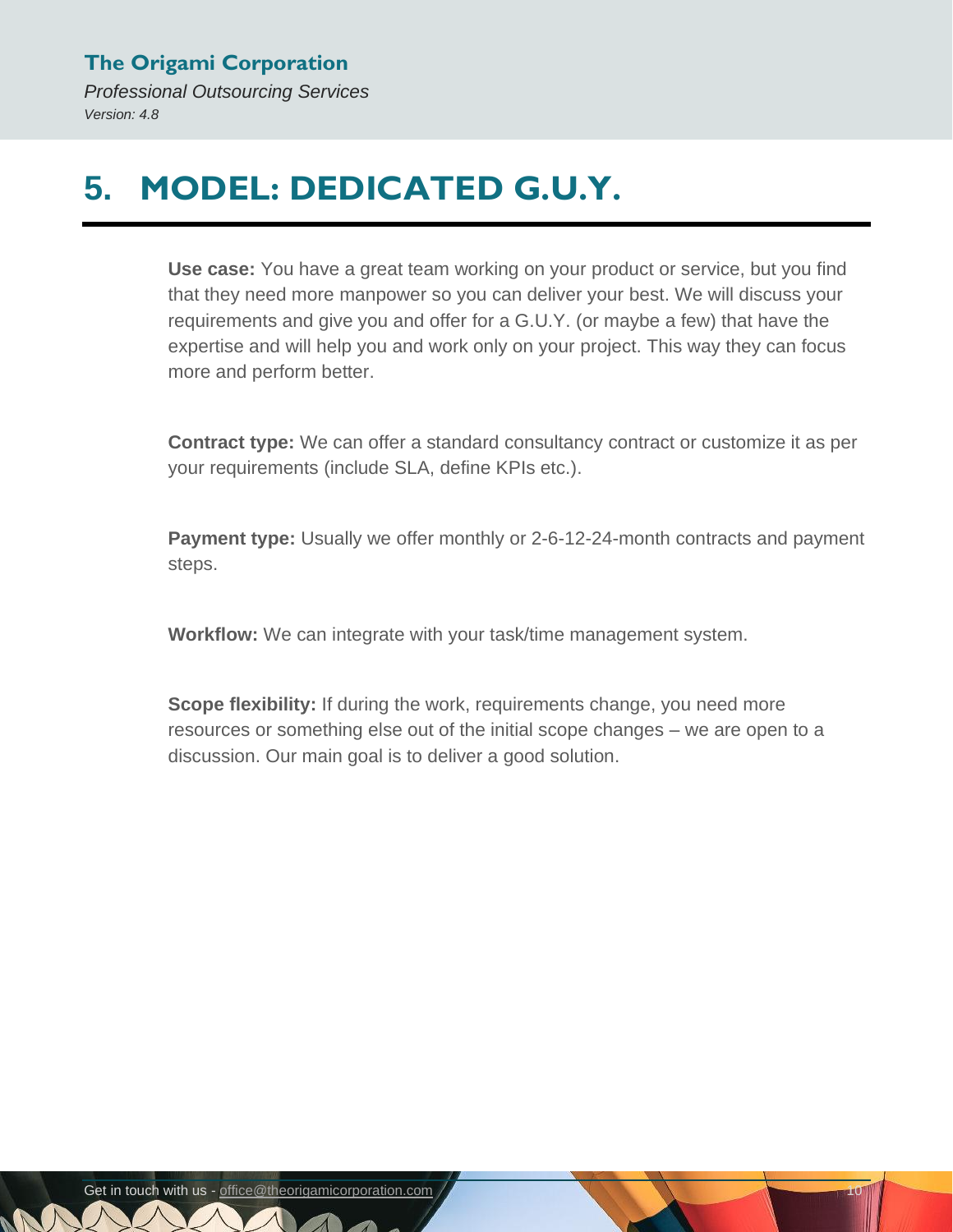*Professional Outsourcing Services Version: 4.8*

## <span id="page-10-0"></span>**6. MODEL: HOURLY G.U.Y.**

**Use case:** You have a great team working on your product or service, but you find that they need more manpower so you can deliver your best. We will discuss your requirements and give you and offer for G.U.Y. hours. This way you do not have to think about how many people work if the work hours get delivered.

**Contract type:** We can offer a standard consultancy contract or customize it as per your requirements (include SLA, define KPIs etc.).

**Payment type:** Usually we offer monthly or 2-6-12-24-month contracts and payment steps.

**Workflow:** We can integrate with your task/time management system or we can give you access to ours.

**Scope flexibility:** If during the work, requirements change, you need more resources or something else out of the initial scope changes – we are open to a discussion. Our main goal is to deliver a good solution.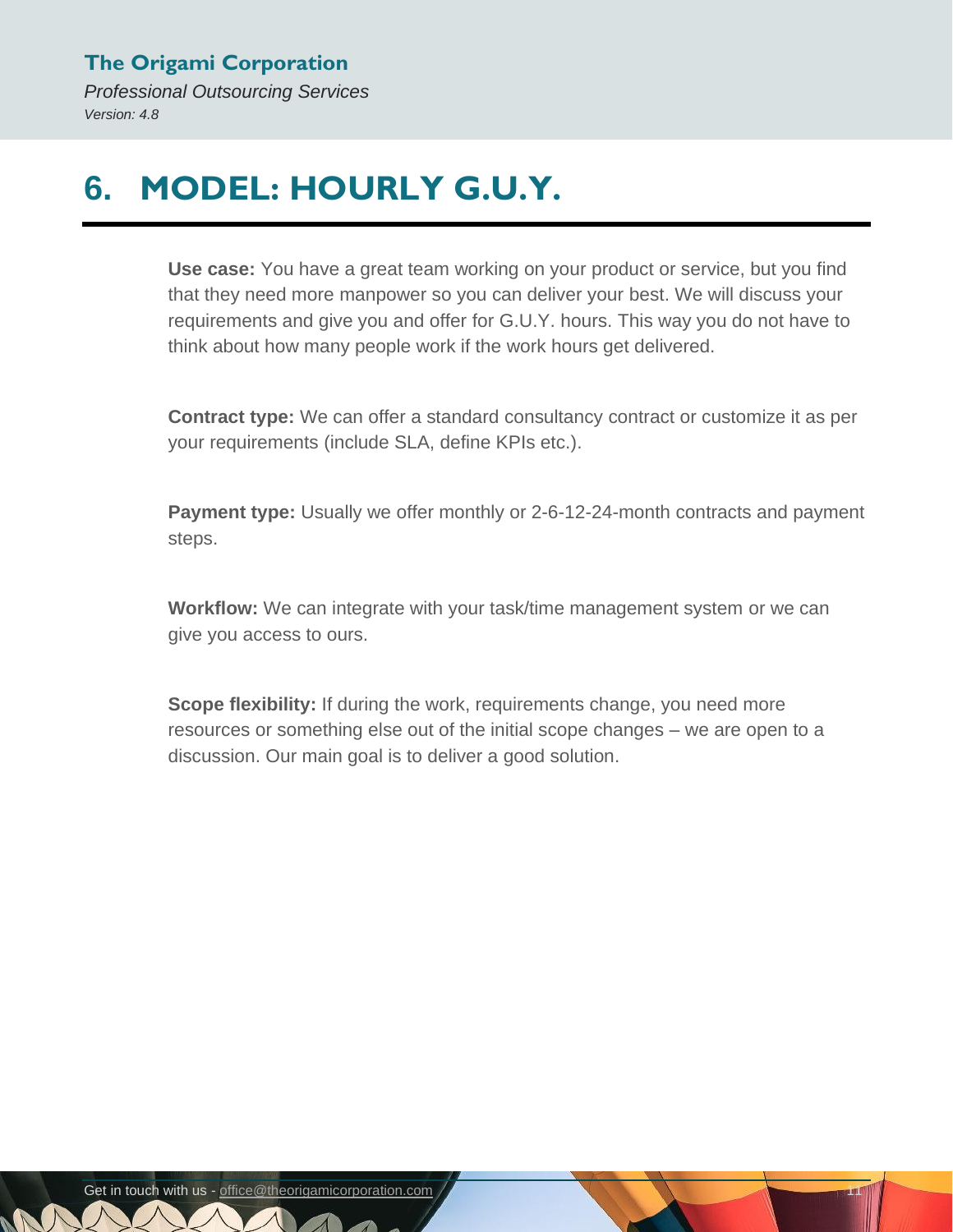## <span id="page-11-0"></span>**7. MODEL: FIRST RESPONSE G.U.Y.**

**Use case:** You do not want to spend resources on a dedicated SOC/NOC team to monitor your applications or react when incidents happen to mitigate the problem. We will have a discovery meeting to assess your needs and get back to you with an offer with SLA.

**Contract type:** We can offer a standard consultancy services contract or customize it as per your requirements including SLA.

**Payment type:** Usually we offer monthly or 2-6-12-24-month contracts and payment steps.

**Workflow:** Varies a lot for each client. Usually after each incident mitigation we will provide a full report and each month we will provide current SLA status report.

**Scope flexibility:** If during the work, requirements change, you need more resources or something else out of the initial scope changes – we are open to a discussion. Our main goal is to deliver a good solution.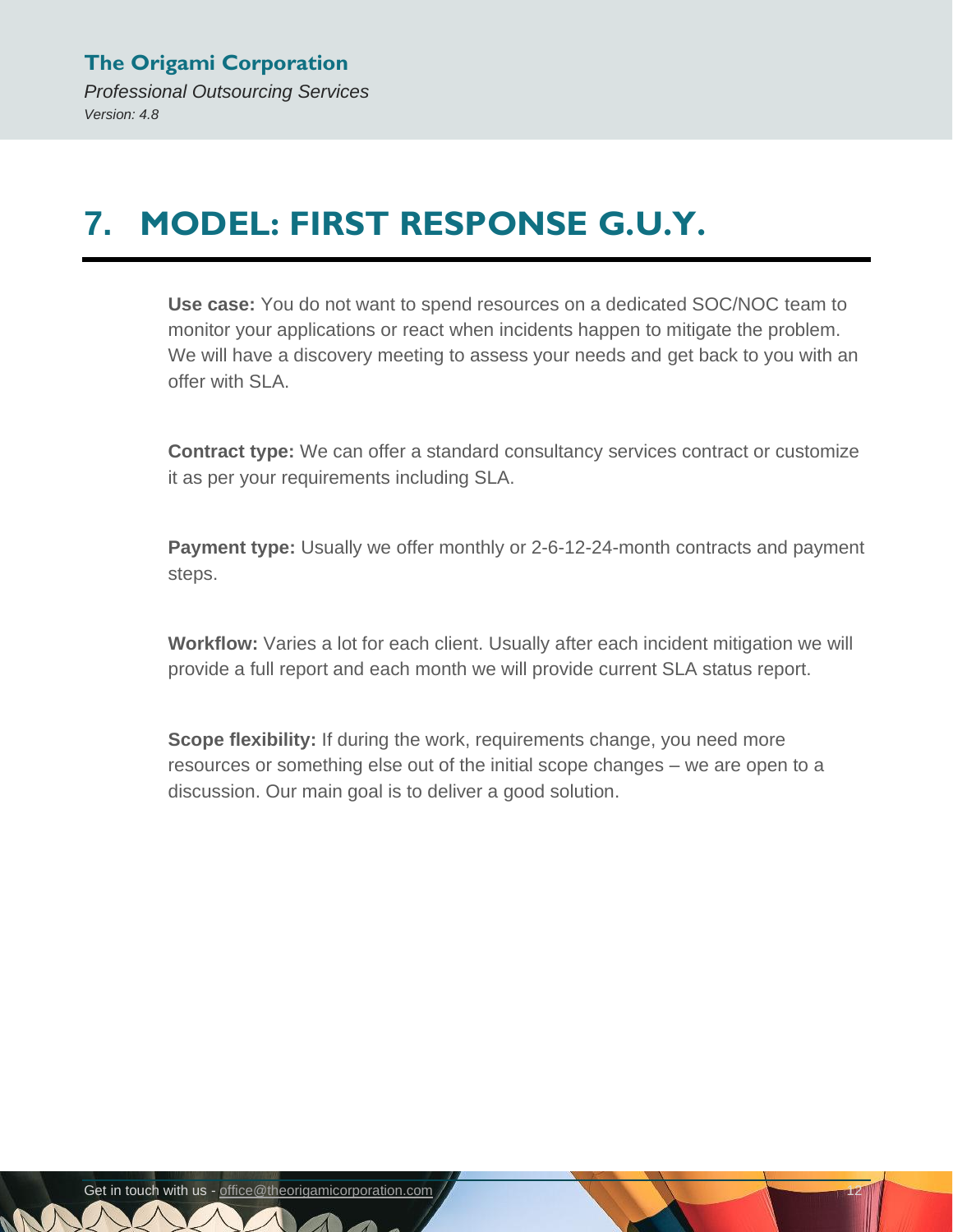## <span id="page-12-0"></span>**8. MODEL: LONG TERM PARTNERSHIP**

**Use case:** You are a startup that has a great idea but lack the resources to build it. We can do this for you, but we will request to become shareholders in your company or a long-term contract. Imagine it as Angel Investor, but the Angel will do the technical part of your idea. Please contact us for more information.

**Contract type:** Varies a lot.

**Payment type:** Varies a lot.

**Workflow:** Varies a lot.

**Scope flexibility:** Varies a lot.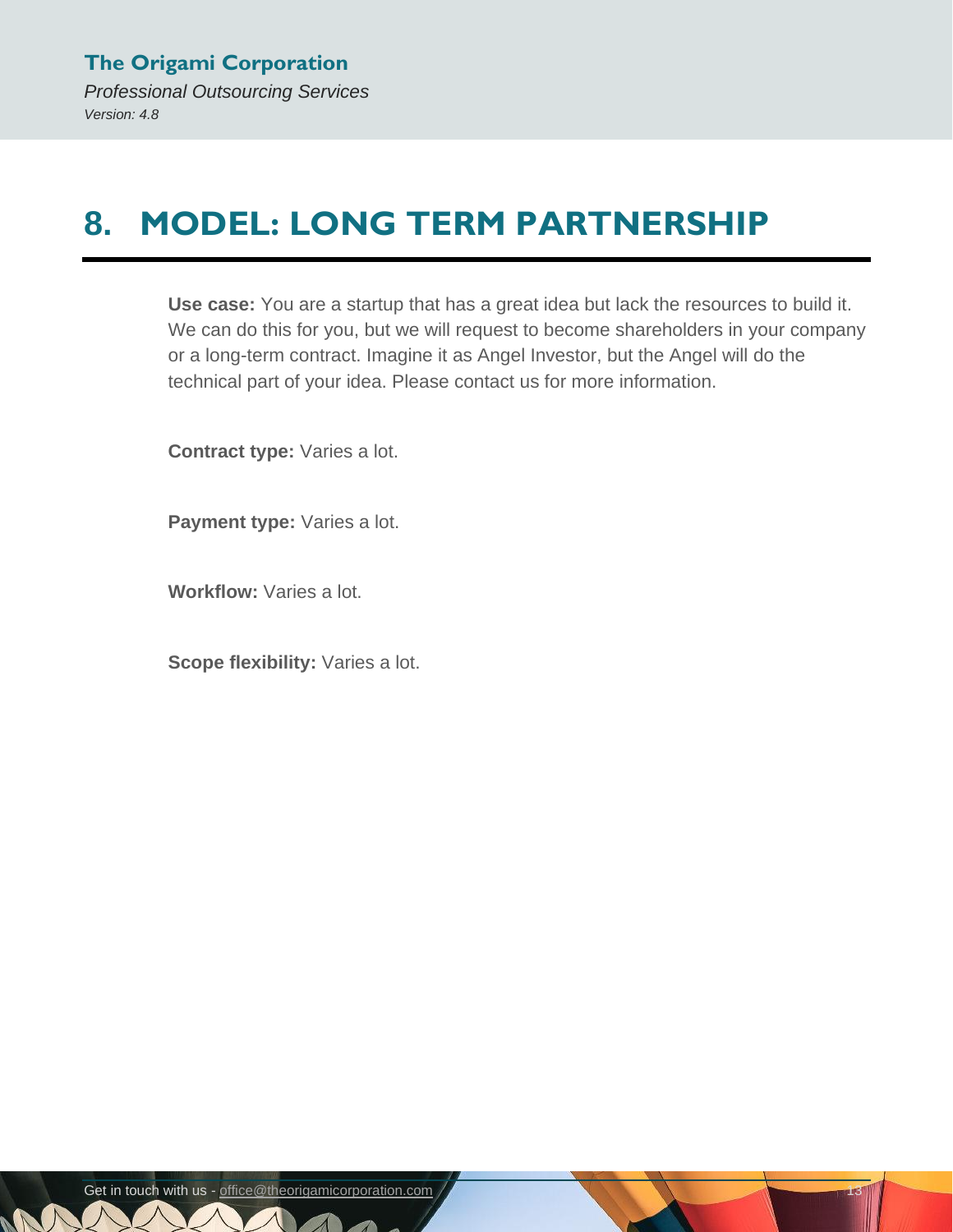*Professional Outsourcing Services Version: 4.8*

## <span id="page-13-0"></span>**9. PROCESS WORKFLOW**

To give a clear understanding of how a normal integration with a client happens from start to finish, you can check the diagram below with steps explanation. Please keep in mind that this is the general process, and there might be some small quirks for each business model and client query like:

- **Product Requirements Document:** If your query is for a project-based work, we will require a proper PRD to be prepared and also offer to create it for you if you do not have one.
- **Service Level Agreement:** If your query requires SLA or MSA, there might be one or more meetings so we can clear the legal part on this document.
- **Custom Contract:** If you like to change something from the contract we provide or if you would like to present a different contract from your side, there can also be few meetings here to clear things up.
- **Offer Negotiation:** This step can be added if you have comments on our initial offer and perhaps you would like to add some more hours or developers for example.
- **Request for offer:** We also accept RFOs in case you have already prepared all project details from past experience with other companies in this type of business.
- **Additional Discovery:** We might request to look more in-depth in your project's infrastructure/architecture so we can estimate better from our side.
- **Physical Signing:** Some of our clients still use physical contract signing. Even though as a company we can do that legally online - this step can be added upon request.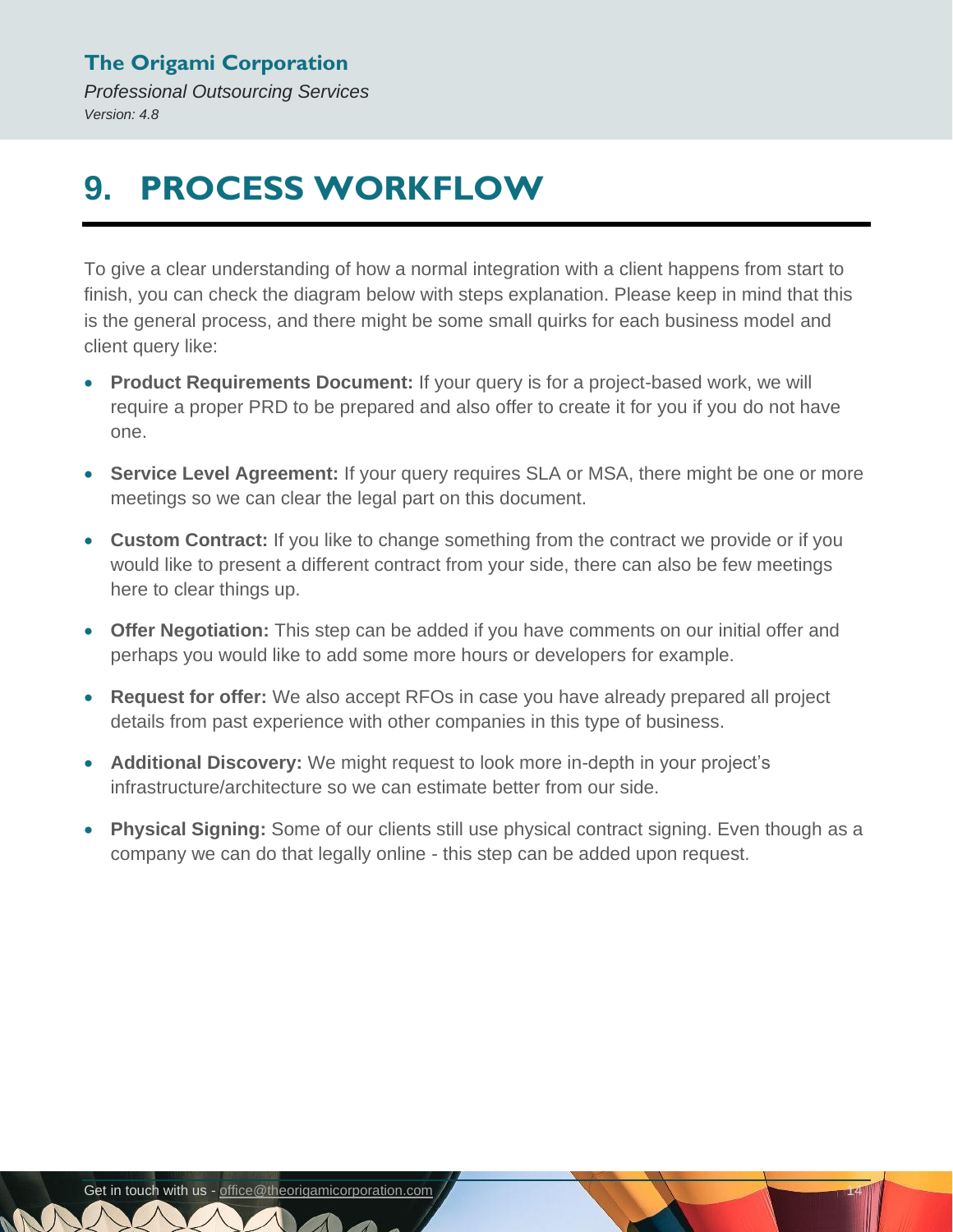*Professional Outsourcing Services*

*Version: 4.8*



1

 $\sqrt{2}$ 

 $\mathcal{L}$ 

**NA**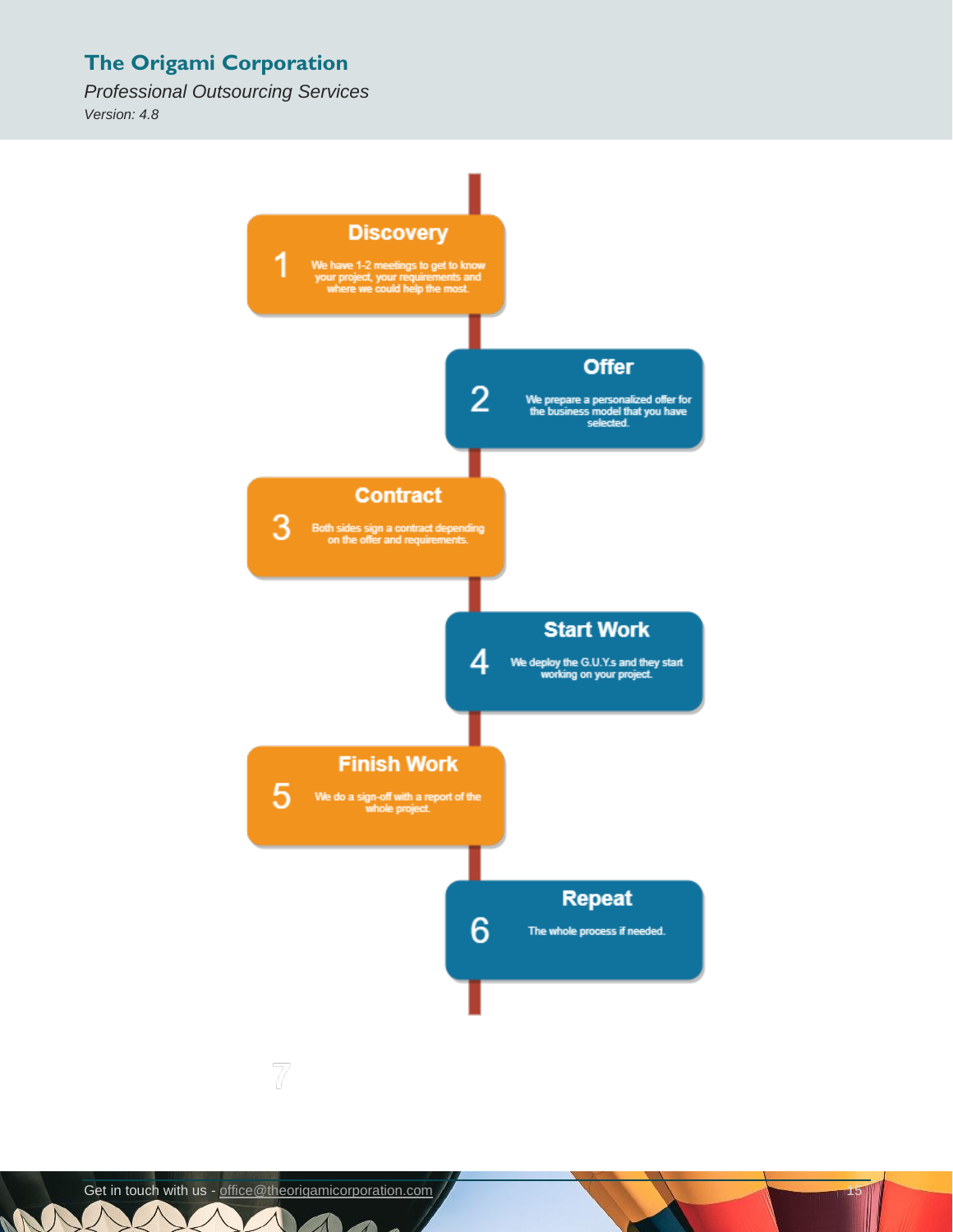*Professional Outsourcing Services Version: 4.7*

## <span id="page-15-0"></span>**10. OUR PRICING**

Low prices in the IT outsourcing industry are usually very competitive, but we also believe that whatever we do, we must do it well. This is why we might not be the lowest offer you will receive, but we can guarantee quality.

We aim to provide transparency in our offers, where it is applicable we do a breakdown to see what you pay for.

Whenever we are calculating prices for an offer, there are elements that play role in increasing and decreasing the cost of the service and here are the main ones that we take in consideration:



 $\lambda$